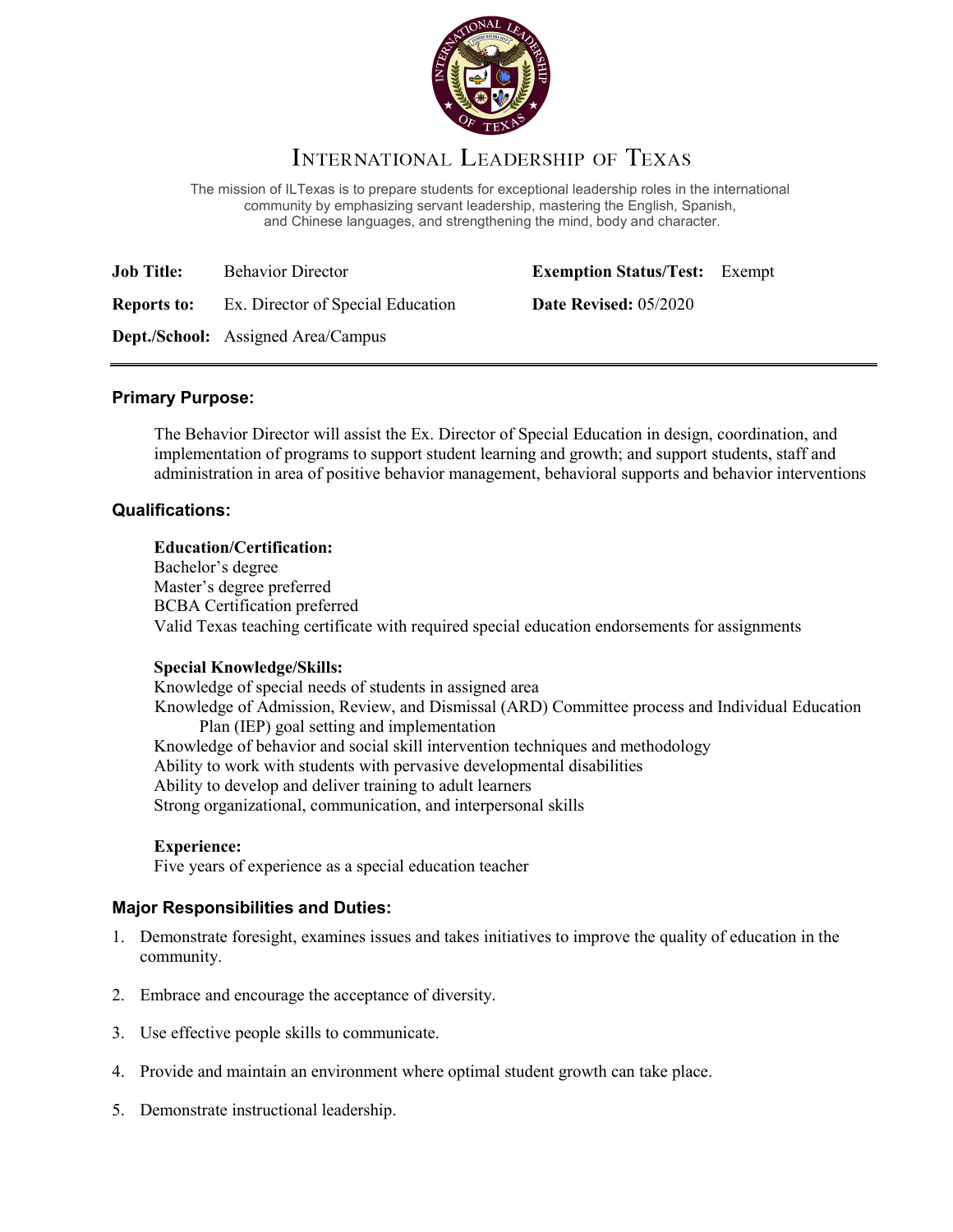- 6. Demonstrate an understanding of the dynamics of educations organization.
- 7. Demonstrate an understanding of the IEP writing and implementation process.
- 8. Use supervision, staff development and performance evaluation to improve the educational program.
- 9. Maintain a familiarity with current educational issues through a process of ongoing personal development.
- 10. Work cooperatively with building administration and staff in planning, implementing and managing programs and services for students with disabilities.
- 11. Ensure that all students with disabilities in the Hobbs Municipal Schools are provided a free and appropriate public education through the provision of instructional programs, and related services.
- 12. Assist the Direct of Special Education in the development of local policies and procedures to ensure compliance with state and federal regulations.
- 13. Assist the Direct of Special Education in the development of policies and procedures to govern the delivery of special education and related services, including staff assignments.
- 14. Assist the Direct of Special Education in the development of policies and procedures to govern the evaluation of students referred for special education services, including staffing patterns and organizational structure.
- 15. Assist in the coordination of staff development opportunities to enable staff to better serve the needs of special education students.
- 16. Assist in coordinating the delivery of homebound services when recommended through the IEP process.
- 17. Assist in conducting, in cooperation with building administrators, staff, parents, and community, on-going evaluation of programs, services, and coordinate the long range planning process to meet the needs of students.
- 18. Work cooperatively with the transportation department in planning and delivery of services to students whose IEP's require.
- 19. Establish and maintain on-going communication with the administration and regular/special education staff.

#### **Training and Staff Development**

- 20. Observe, train, consult with, and assist teaching staff and specialists in the development and implementation of individualized education programs (IEPs) for students with exceptional needs.
- 21. Work collaboratively with all site principals to support staff
- 22. Support Director of Special Education in management of services for students in behavior/ alternate placements
- 23. Plan, organize and implement professional development for certificated and classified special education and general education staff including: environmental interventions, curriculum modifications, behavioral interventions, data collection, TEACCH, or other staff development workshops as assigned.